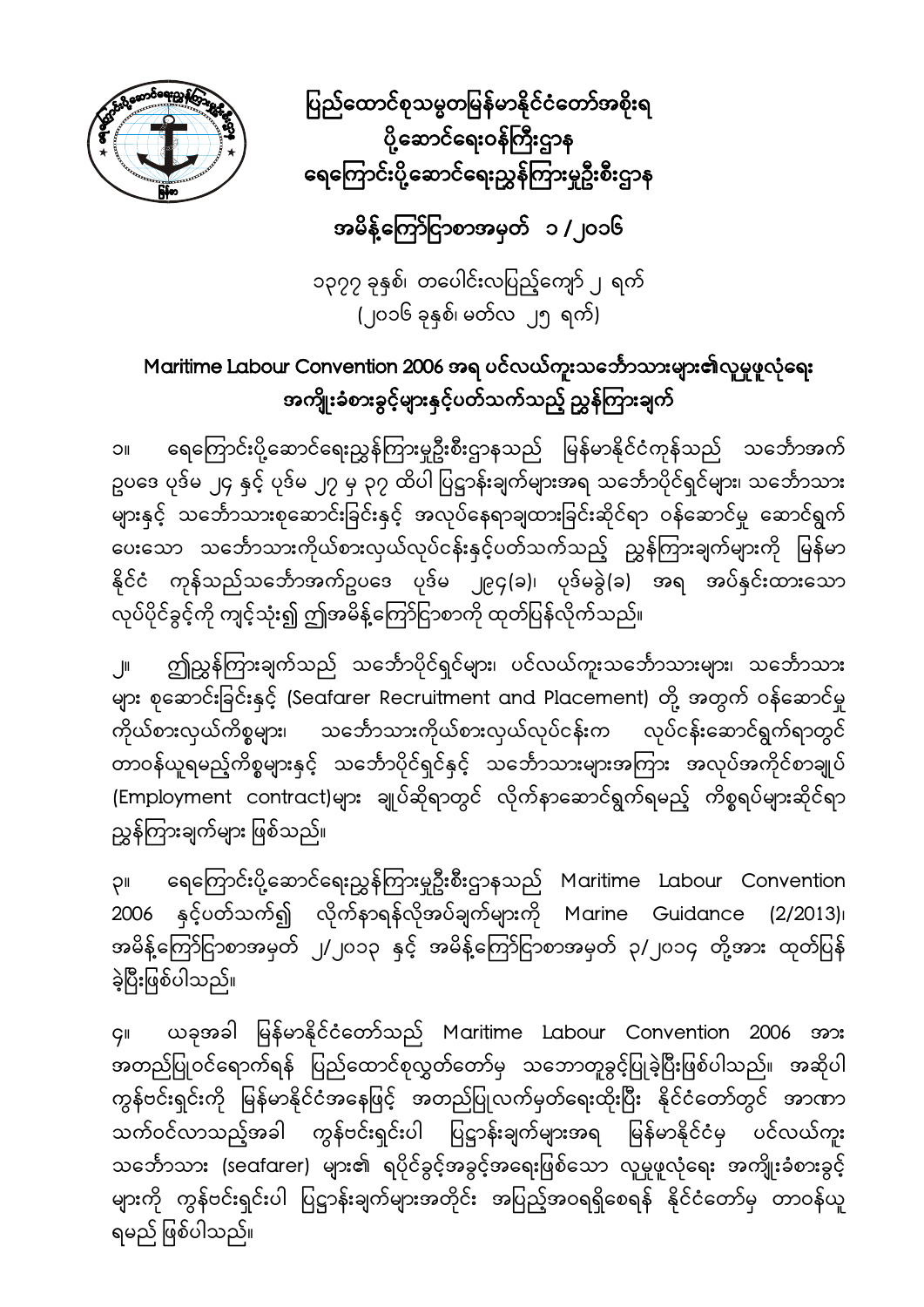၅။ ပင်လယ်ကူးသင်္ဘောသားများအတွက် လူမှုဖူလုံရေးအကျိုးခံစားခွင့်များနှင့် ပတ်သက်သည့် စည်းမျဥ်းများကို Maritime Labour Convention 2006 တွင် အောက်ပါအတိုင်း ပြဋ္ဌာန်း ထားပါသည်-

#### **Regulation 4.5 Social security**

*Purpose: To ensure that measures are taken with a view to providing seafarers with access to social security protection* 

1. Each Member shall ensure that all seafarers and, to the extent provided for in its national law, their dependants have access to social security protection in accordance with the Code without prejudice however to any more favourable conditions referred to in paragraph 8 of article 19 of the Constitution.

2. Each Member undertakes to take steps, according to its national circumstances, individually and through international cooperation, to achieve progressively comprehensive social security protection for seafarers.

3. Each Member shall ensure that seafarers who are subject to its social security legislation, and, to the extent provided for in its national law, their dependants, are entitled to benefit from social security protection no less favourable than that enjoyed by shoreworkers.

#### **Standard A 4.5. Social security**

1. The branches to be considered with a view to achieving progressively comprehensive social security protection under Regulation 4.5 are: medical care, sickness benefit, unemployment benefit, old-age benefit, employment injury benefit, family benefit, maternity benefit, invalidity benefit and survivors' benefit, complementing the protection provided for under Regulations 4.1, on medical care, and 4.2, on shipowners' liability, and under other titles of this Convention.

2. At the time of ratification, the protection to be provided by each Member in accordance with Regulation 4.5, paragraph 1, shall include at least three of the nine branches listed in paragraph 1 of this Standard.

3. Each Member shall take steps according to its national circumstances to provide the complementary social security protection referred to in paragraph 1 of this Standard to all seafarers ordinarily resident in its territory. This responsibility could be satisfied, for example, through appropriate bilateral or multilateral agreements or contribution-based systems. The resulting protection shall be no less favourable than that enjoyed by shoreworkers resident in their territory.

4. Notwithstanding the attribution of responsibilities in paragraph 3 of this Standard, Members may determine, through bilateral and multilateral agreements and through provisions adopted in the framework of regional economic integration organizations, other rules concerning the social security legislation to which seafarers are subject.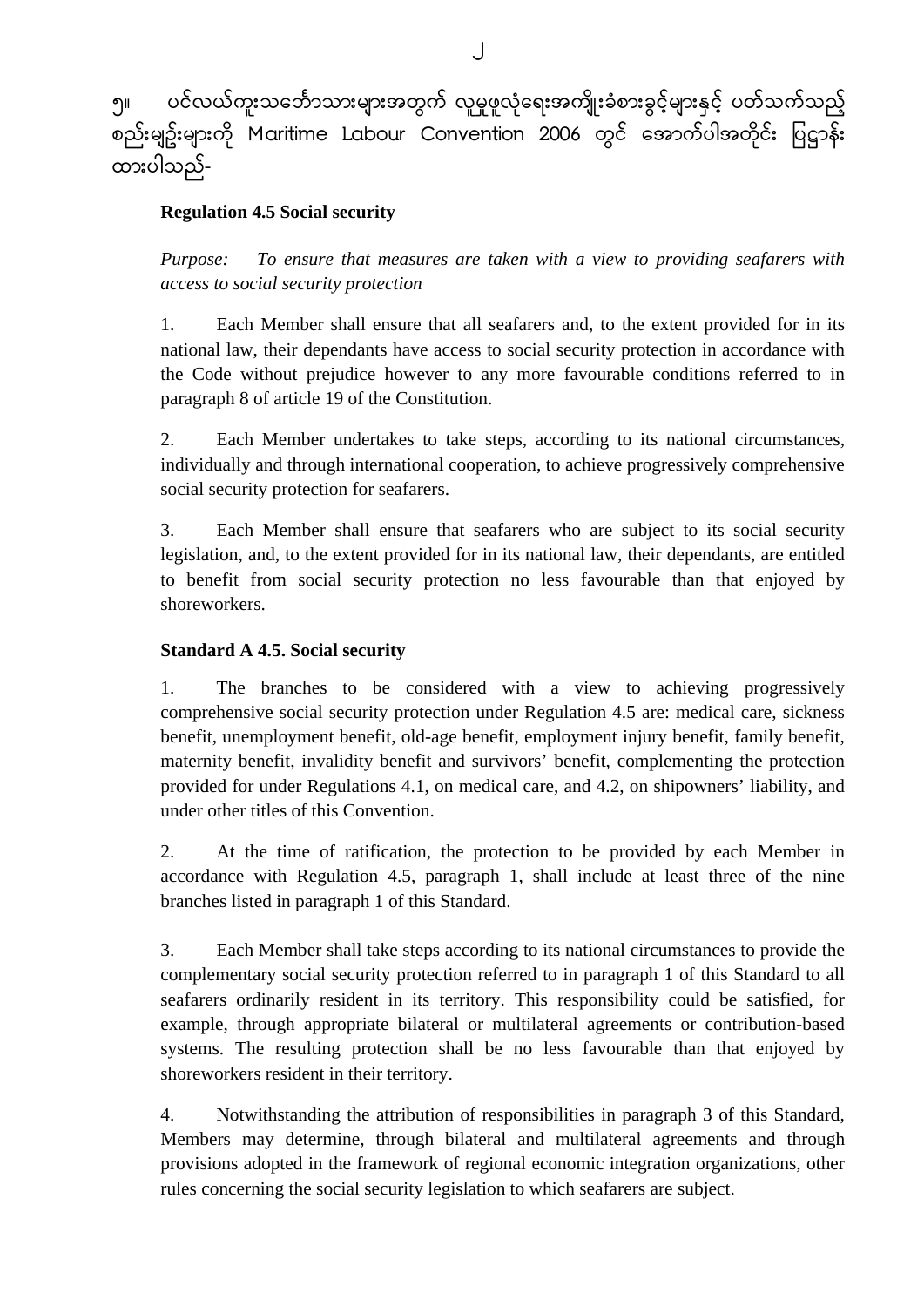5. Each Member's responsibilities with respect to seafarers on ships that fly its flag shall include those provided for by Regulations 4.1 and 4.2 and the related provisions of the Code, as well as those that are inherent in its general obligations under international law.

6. Each Member shall give consideration to the various ways in which comparable benefits will, in accordance with national law and practice, be provided to seafarers in the absence of adequate coverage in the branches referred to in paragraph 1 of this Standard.

7. The protection under Regulation 4.5, paragraph 1, may, as appropriate, be contained in laws or regulations, in private schemes or in collective bargaining agreements or in a combination of these.

8. To the extent consistent with their national law and practice, Members shall cooperate, through bilateral or multilateral agreements or other arrangements, to ensure the maintenance of social security rights, provided through contributory or non-contributory schemes, which have been acquired, or are in the course of acquisition, by all seafarers regardless of residence.

9. Each Member shall establish fair and effective procedures for the settlement of disputes.

10. Each Member shall at the time of ratification specify the branches for which protection is provided in accordance with paragraph 2 of this Standard. It shall subsequently notify the Director-General of the International Labour Office when it provides social security protection in respect of one or more other branches stated in paragraph 1 of this Standard. The Director-General shall maintain a register of this information and shall make it available to all interested parties.

11. The reports to the International Labour Office pursuant to article 22 of the Constitution, shall also include information regarding steps taken in accordance with Regulation 4.5, paragraph 2, to extend protection to other branches.

#### **Guideline B4.5 Social security**

1. The protection to be provided at the time of ratification in accordance with Standard A4.5, paragraph 2, should at least include the branches of medical care, sickness benefit and employment injury benefit.

2. In the circumstances referred to in Standard A4.5, paragraph 6, comparable benefits may be provided through insurance, bilateral and multilateral agreements or other effective means, taking into consideration the provisions of relevant collective bargaining agreements. Where such measures are adopted, seafarers covered by such measures should be advised of the means by which the various branches of social security protection will be provided.

3. Where seafarers are subject to more than one national legislation covering social security, the Members concerned should cooperate in order to determine by mutual agreement which legislation is to apply, taking into account such factors as the type and level of protection under the respective legislations which is more favourable to the seafarer concerned as well as the seafarer's preference.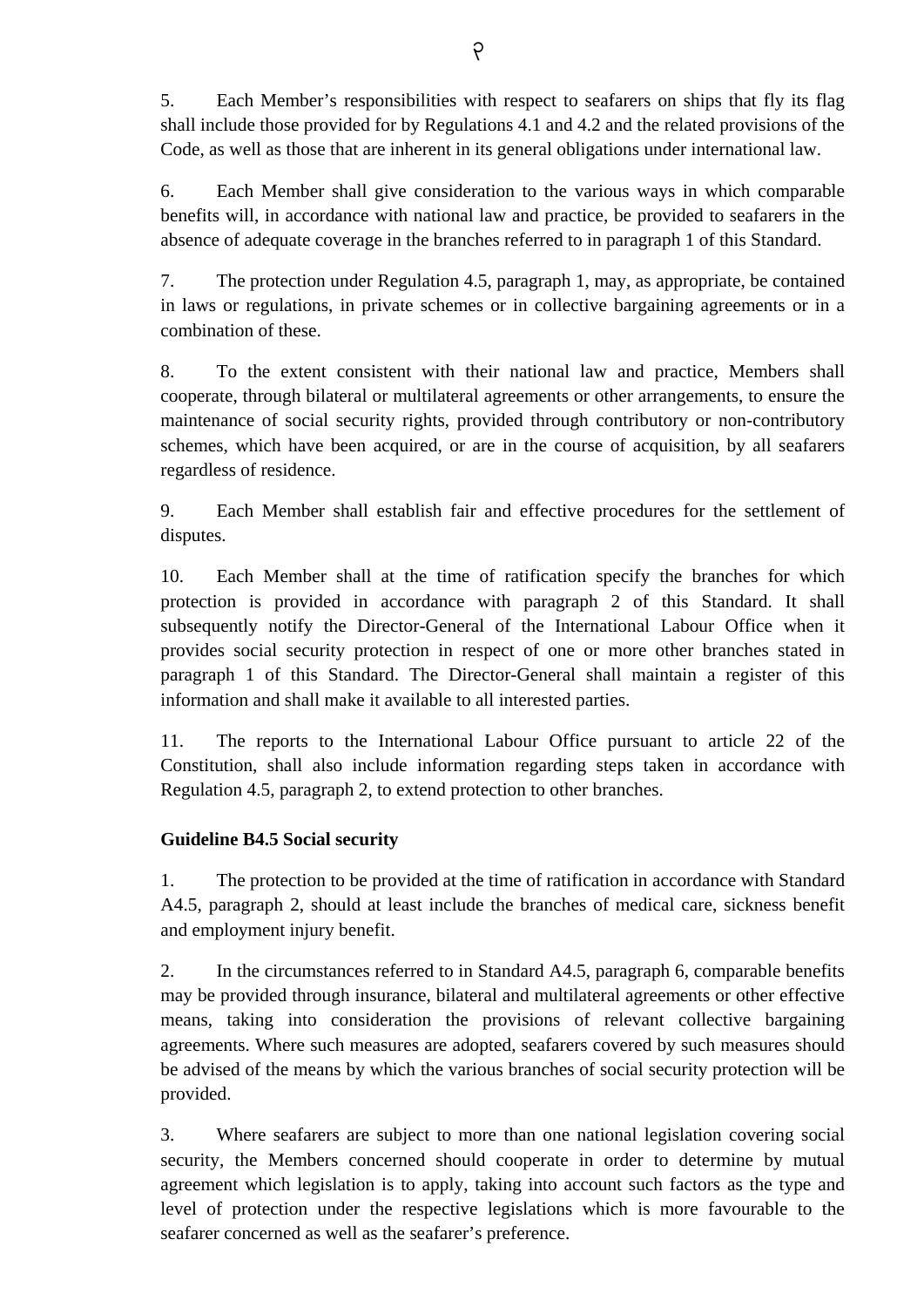4. The procedures to be established under Standard A4.5, paragraph 9, should be designed to cover all disputes relevant to the claims of the seafarers concerned, irrespective of the manner in which the coverage is provided.

5. Each Member which has national seafarers, non-national seafarers or both serving on ships that fly its flag should provide the social security protection in the Convention as applicable, and should periodically review the branches of social security protection in Standard A4.5, paragraph 1, with a view to identifying any additional branches appropriate for the seafarers concerned.

6. The seafarers' employment agreement should identify the means by which the various branches of social security protection will be provided to the seafarer by the shipowner as well as any other relevant information at the disposal of the shipowner, such as statutory deductions from the seafarers' wages and shipowners' contributions which may be made in accordance with the requirements of identified authorized bodies pursuant to relevant national social security schemes.

7. The Member whose flag the ship flies should, in effectively exercising its jurisdiction over social matters, satisfy itself that the shipowners' responsibilities concerning social security protection are met, including making the required contributions to social security schemes.

#### **Regulation 5.3 Labour-supplying responsibilities**

*Purpose: To ensure that each Member implements its responsibilities under this Convention as pertaining to seafarer recruitment and placement and the social protection of its seafarers* 

1. Without prejudice to the principle of each Member's responsibility for the working and living conditions of seafarers on ships that fly its flag, the Member also has a responsibility to ensure the implementation of the requirements of this Convention regarding the recruitment and placement of seafarers as well as the social security protection of seafarers that are its nationals or are resident or are otherwise domiciled in its territory, to the extent that such responsibility is provided for in this Convention.

2. Detailed requirements for the implementation of paragraph 1 of this Regulation are found in the Code.

3. Each Member shall establish an effective inspection and monitoring system for enforcing its labour-supplying responsibilities under this Convention.

4. Information about the system referred to in paragraph 3 of this Regulation, including the method used for assessing its effectiveness, shall be included in the Member's reports pursuant to article 22 of the Constitution.

#### **Standard A5.3 Labour-supplying responsibilities**

1. Each Member shall enforce the requirements of this Convention applicable to the operation and practice of seafarer recruitment and placement services established on its territory through a system of inspection and monitoring and legal proceedings for breaches of licensing and other operational requirements provided for in Standard A1.4.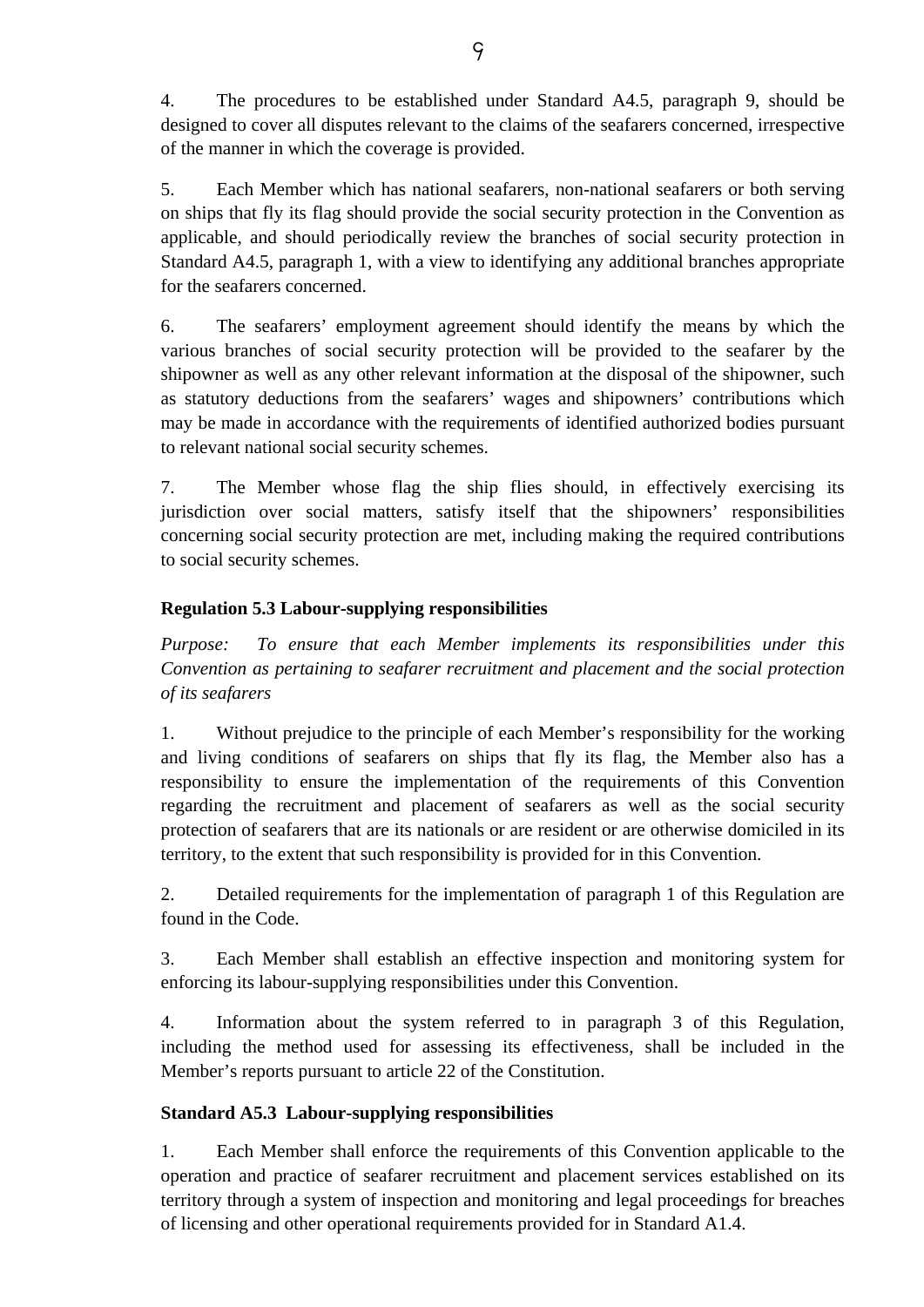**Guideline B5.3 – Labour-supplying responsibilities** 

1. Private seafarer recruitment and placement services established in the Member's territory and securing the services of a seafarer for a shipowner, wherever located, should be required to assume obligations to ensure the proper fulfilment by shipowners of the terms of their employment agreements concluded with seafarers.

၆။ မြန်မာနိုင်ငံသည် MLC 2006 ကို အတည်ပြုလက်မှတ်ရေးထိုးချိန်တွင် လိုက်နာရန် လိုအပ်သော Standard A 4.5.2 ပါ ပြဋ္ဌာန်းချက်အရ Standard A 4.5.1 တွင် ပါရှိသည့် လူမှုဖူလုံေရး (Social security) အချက် စုစုေပါင်းကိုးချက် မှ အနည်းဆုံး သုံးချက်ကို လိုက်နာ ဆောင်ရွက်ပြီး ဖြစ်ရမည်ဖြစ်ပါသည်။ ထို့အပြင် Guideline B4.5.1 တွင် ပါရှိသော Laboursupplying responsibilities အရ ေပးအပ်ထားေသာ လမ်းညွှန်ချက်များကိုလည်း ထည့်သွင်း စဥ်းစားရန် လိုအပ်ပါသည်။

၇။ အဆိုပါကိစ္စရပ်နှင့်စပ်လျဥ်း၍ (၁၄-၁၀-၂၀၁၅) ရက်နေ့တွင် ရေကြောင်းပို့ဆောင်ရေး ညွှန်ကြားမှုဦးစီးဌာန၌ ကျင်းပခဲ့သော ညှိနိူင်းအစည်းအဝေးအရ မြန်မာနိုင်ငံအနေဖြင့် လက်ရှိ အချိန်တွင် Standard A 4.5.1 အရ

- (က) medical care,
- (ခ) sickness benefit,
- (ဂ) employment injury benefit, တို့ကို ကိုက်ညီအောင် လိုက်နာဆောင် ရွက်မည်ဖြစ်ကြောင်း ရွေးချယ်ဆုံးဖြတ်ပြီးဖြစ်သဖြင့် သက်ဆိုင်ရာ အဖွဲ့အစည်း အားလုံးသည် Maritime Labour Convention 2006 ၏ Standard A 4.5.7 ပါ ပြဋ္ဌာန်းချက်နှင့်အညီ လိုက်နာဆောင်ရွက်ကြရမည်ဖြစ်သည်။

၈။ အထက်ပါညွှန်ကြားချက်များနှင့်အညီ လုပ်ကိုင်ဆောင်ရွက်သည့်အခါ သင်္ဘောပိုင်ရှင်များ၊ သင်္ဘောသားစုဆောင်းခြင်းနှင့် အလုပ်နေရာချထားခြင်း ဝန်ဆောင်မှု လုပ်ငန်းလုပ်ကိုင်သည့် ကုမ္ပဏီ သို့မဟုတ် အသင်းအဖွဲ့များနှင့် ပင်လယ်ကူးသင်္ဘောသားများ အနေဖြင့် တွေ့ကြုံ လာသော အခက်အခဲများ၊ ဆုံးဖြတ်ရန်မလွယ်ကူသော အငြင်းပွားဖွယ် ကိစ္စရပ်များပေါ် ပေါက်လာပါက သင်္ဘောပိုင်ရှင်နှင့် သင်္ဘောသားများ၏ ကိုယ်စားပြုကိုယ်စားလှယ် အဖွဲ့အစည်းများနှင့် ရေကြောင်း ပို့ဆောင်ရေးညွှန်ကြားမှုဦးစီးဌာနတို့ ပူးပေါင်းဖွဲ့စည်းထားသော သုံးပွင့်ဆိုင်ကော်မတီ (Tripartite committee) သို့ တင်ပြဆွေးနွေး ညှိုနိုင်းအဖြေရှာ၍ ဆောင်ရွက်သွားကြရန် ဖြစ်ပါသည်။

> (ပုံ)ေမာင်ေမာင်ဦး ညွှန်ကြားရေးမှူးချုပ် ရေကြောင်းပို့ဆောင်ရေးညွှန်ကြားမှုဦးစီးဌာန ပို့ဆောင်ရေးဝန်ကြီးဌာန